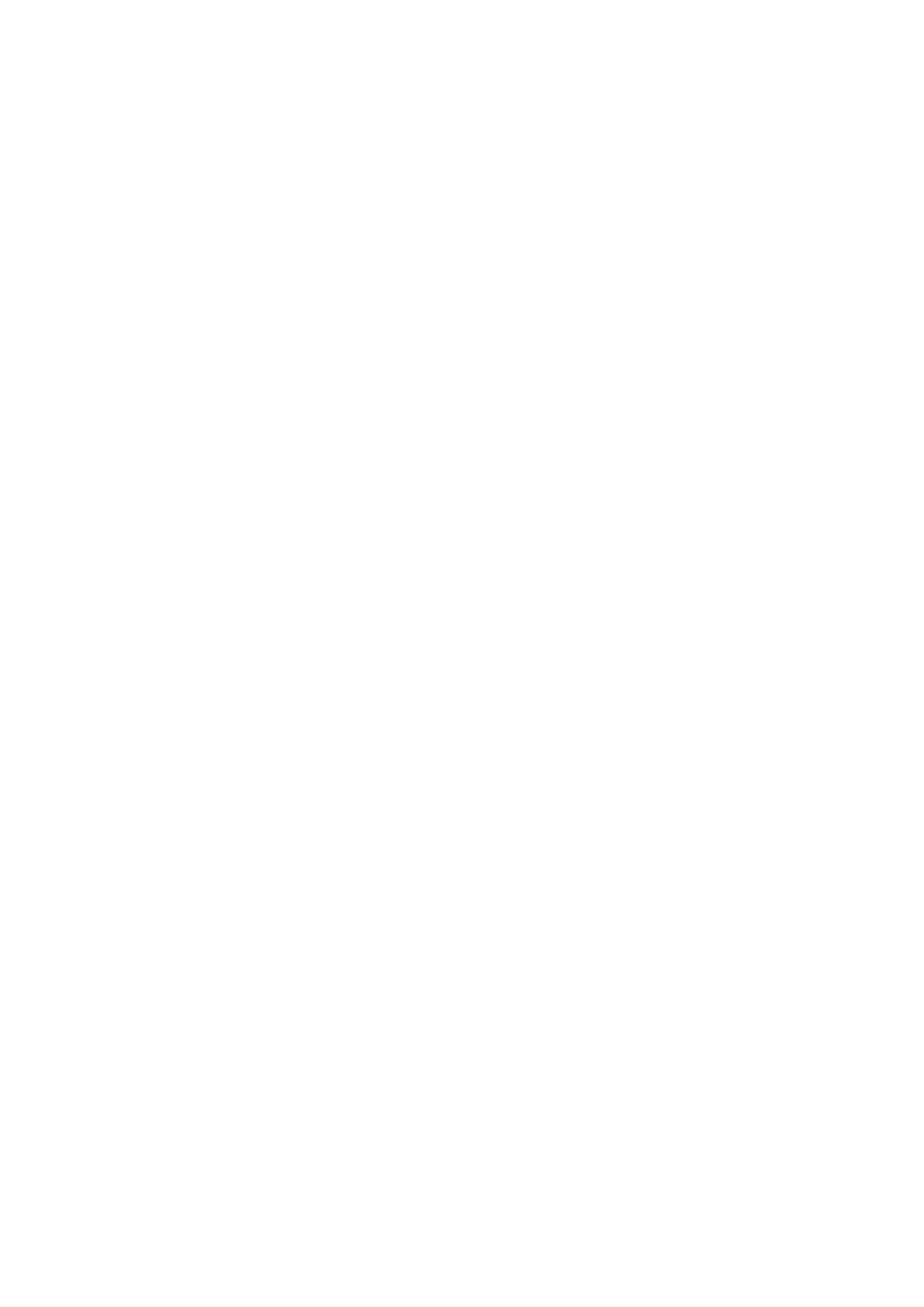## **NORTHERN TERRITORY OF AUSTRALIA**

As in force at 1 January 1992 \_\_\_\_\_\_\_\_\_\_\_\_\_\_\_\_\_\_\_\_

\_\_\_\_\_\_\_\_\_\_\_\_\_\_\_\_\_\_\_\_

## **FAMILY PROVISION ACT**

## **An Act to ensure that the family of a deceased person receives adequate provision out of his estate**

## **1 Short title**

This Act may be cited as the *Family Provision Act*.

#### **2 Commencement**

This Act shall come into operation on a date to be fixed by the Administrator by notice in the *Gazette*.

#### **3 Repeal**

The *Testator's Family Maintenance Ordinance 1929* and the *Testator's Family Maintenance Ordinance 1931* are repealed.

## **4 Definitions**

(1) In this Act unless the contrary intention appears:

*Aboriginal* means a person who is a member of the aboriginal race of Australia.

*administration* means probate, granted in the Territory, of the will of a deceased person or letters of administration, granted in the Territory, of the estate of a deceased person, whether with or without a will annexed, and whether granted for general, special or limited purposes and includes an order to collect and administer the estate of a deceased person granted to the Curator of Deceased Estates or the Public Trustee.

*administrator*, in relation to the estate of a deceased person, means a person to whom administration has been granted in respect of the deceased person.

*deceased person* includes a person in respect of whose estate there has been made a grant of administration expressed to be made on presumption of the death of the person.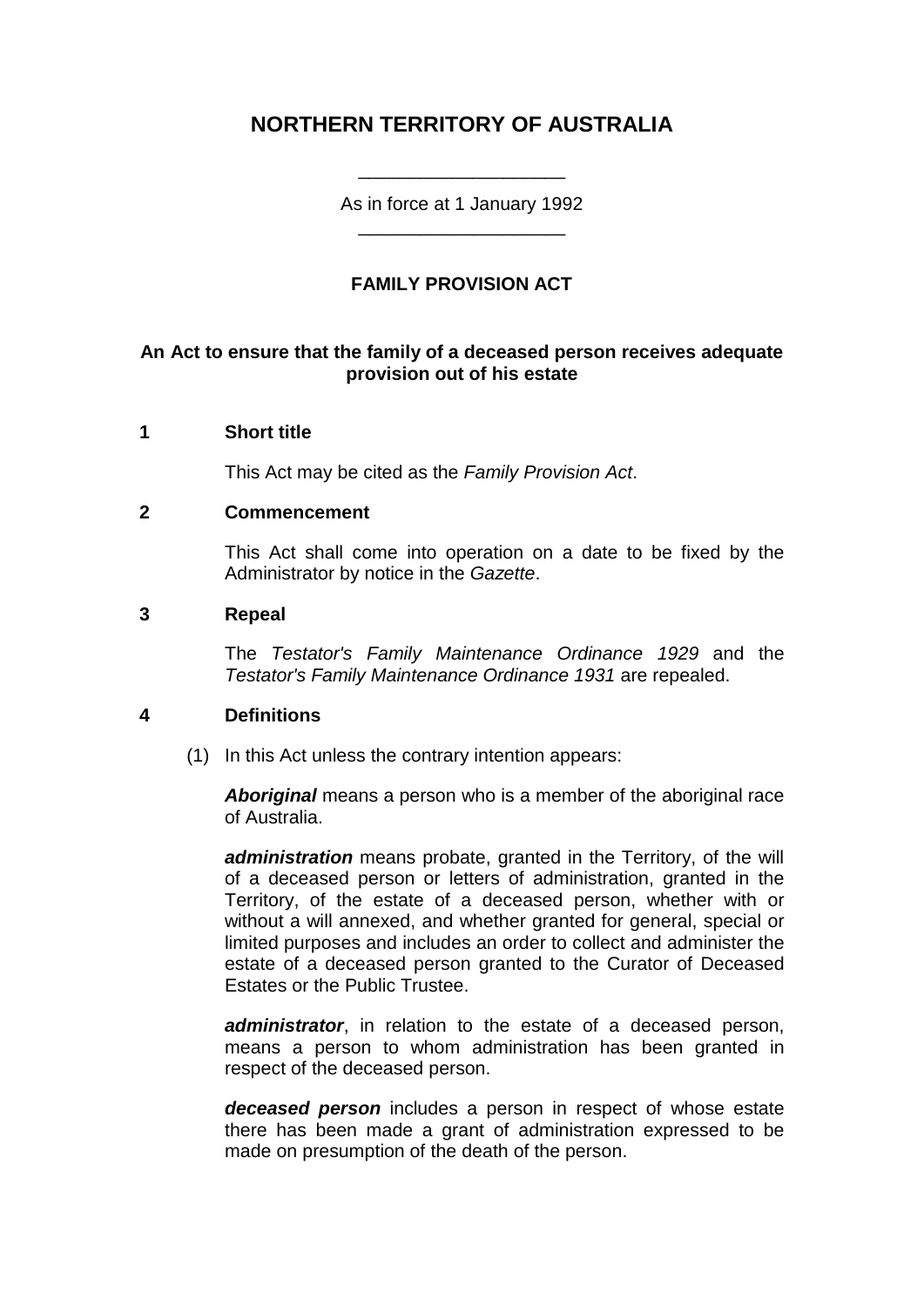*de facto partner*, in relation to a deceased person means:

- (a) where the deceased was a man a woman who, immediately before the man's death, was living with him as his wife on a bona fide domestic basis although not married to him; and
- (b) where the deceased was a woman a man who, immediately before the woman's death, was living with her as her husband on a bona fide domestic basis although not married to her.

*intestate* has the same meaning as in section 61(1) of the *Administration and Probate Act*.

*the Court* means the Supreme Court.

*will* includes a codicil.

(2) Where probate of a will or letters of administration of an estate granted outside the Territory is sealed with the seal of the Court in pursuance of section 111 of the *Administration and Probate Act*, the probate as so sealed or the administration as so sealed, as the case requires, shall be of the will, or letters of administration of the estate granted in the Territory on the date on which it was so sealed.

## **5 Application of Act**

- (1) Subject to this section, this Act applies in relation to the estates of all deceased persons, including a person who dies before the commencement of this Act.
- (2) Where the whole or any part of the estate of a deceased person has been lawfully distributed before the commencement of this Act, a person is not entitled to make application under this Act for provision out of that estate or the part of the estate that has been so distributed, as the case may be, unless he would have been entitled to make an application for provision out of the estate or that part of the estate under the *Testator's Family Maintenance Ordinance* if that Ordinance had continued in force.

## **6 Transitional provisions**

- (1) An order made by the Court under the *Testator's Family Maintenance Ordinance* that was in force immediately before the commencement of this Act continues in force and has effect as if it were an order made under this Act.
- (2) Proceedings instituted under the *Testator's Family Maintenance Ordinance* that were pending immediately before the commencement of this Act shall be deemed, on and after the date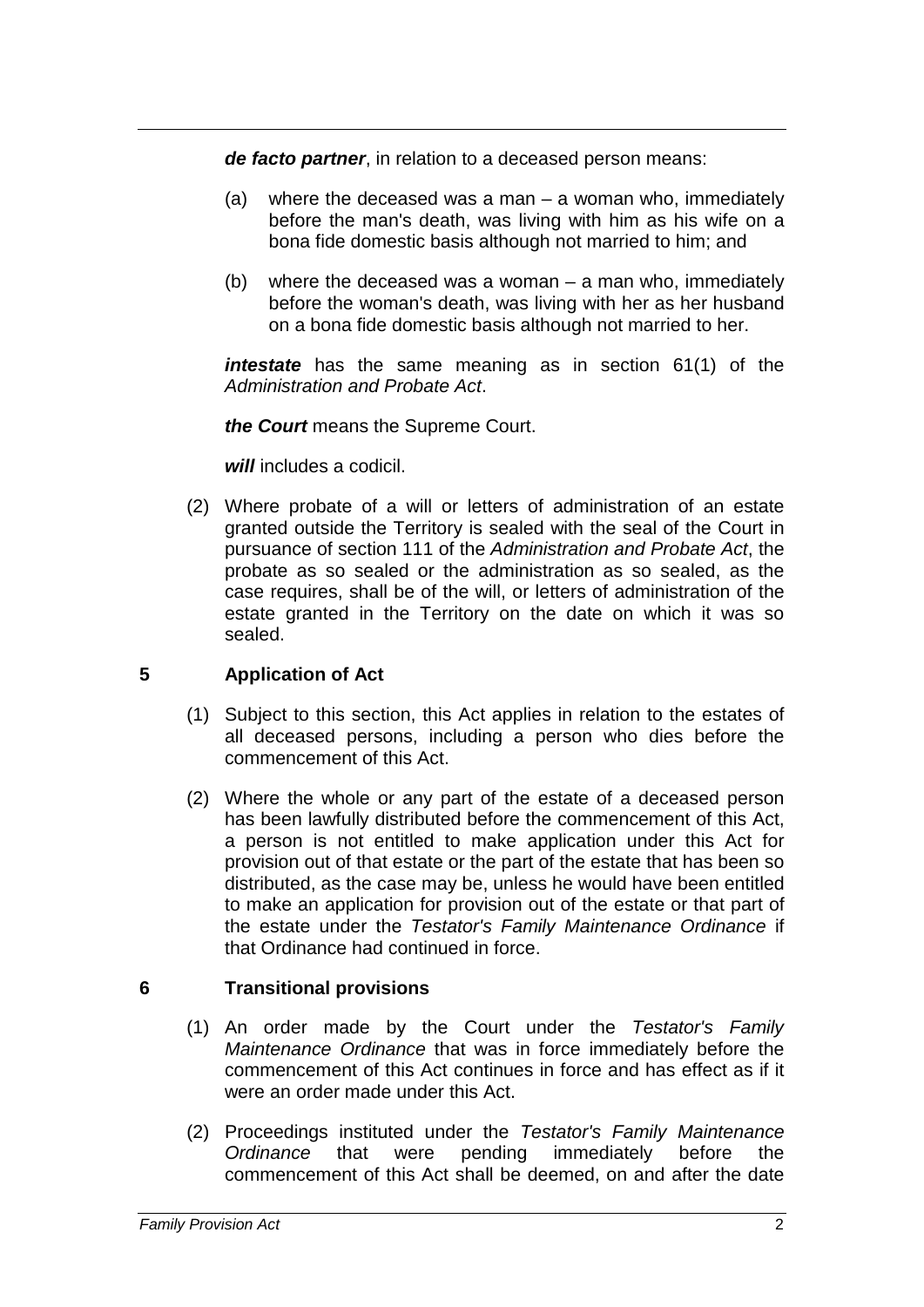of commencement of this Act, to have been instituted under this Act and this Act applies to and in relation to those proceedings.

(3) Where an appeal has been or is instituted from a judgment of the Court in proceedings instituted under the *Testator's Family Maintenance Ordinance* and the appeal has not been finally disposed of before the commencement of this Act, the *Testator's Family Maintenance Ordinance* continues to apply to and in relation to that appeal.

## **7 Persons entitled to apply, &c.**

- (1) Subject to this section, each of the following persons is entitled to make application to the Court for provision out of the estate of a deceased person:
	- (a) the widow or widower of the deceased person;
	- (b) a former wife or former husband of the deceased person;
	- (c) a child of the deceased person;
	- (d) a stepchild of the deceased person;
	- (e) a grandchild of the deceased person;
	- (f) a parent of the deceased person; and
	- (g) a de facto partner of the deceased person.
- (1A) For the purpose of determining whether a person is entitled to make an application under subsection (1), an Aboriginal who has entered into a relationship with another Aboriginal that is recognized as a traditional marriage by the community or group to which either Aboriginal belongs is married to the other Aboriginal, and all relationships shall be determined accordingly.
	- (2) A person, being:
		- (a) a former wife or former husband of a deceased person;
		- (b) a stepchild of a deceased person; or
		- (c) a de facto partner of a deceased person,

is not entitled to make an application to the Court for provision out of the estate of the deceased person unless the person was maintained by the deceased person immediately before his or her death.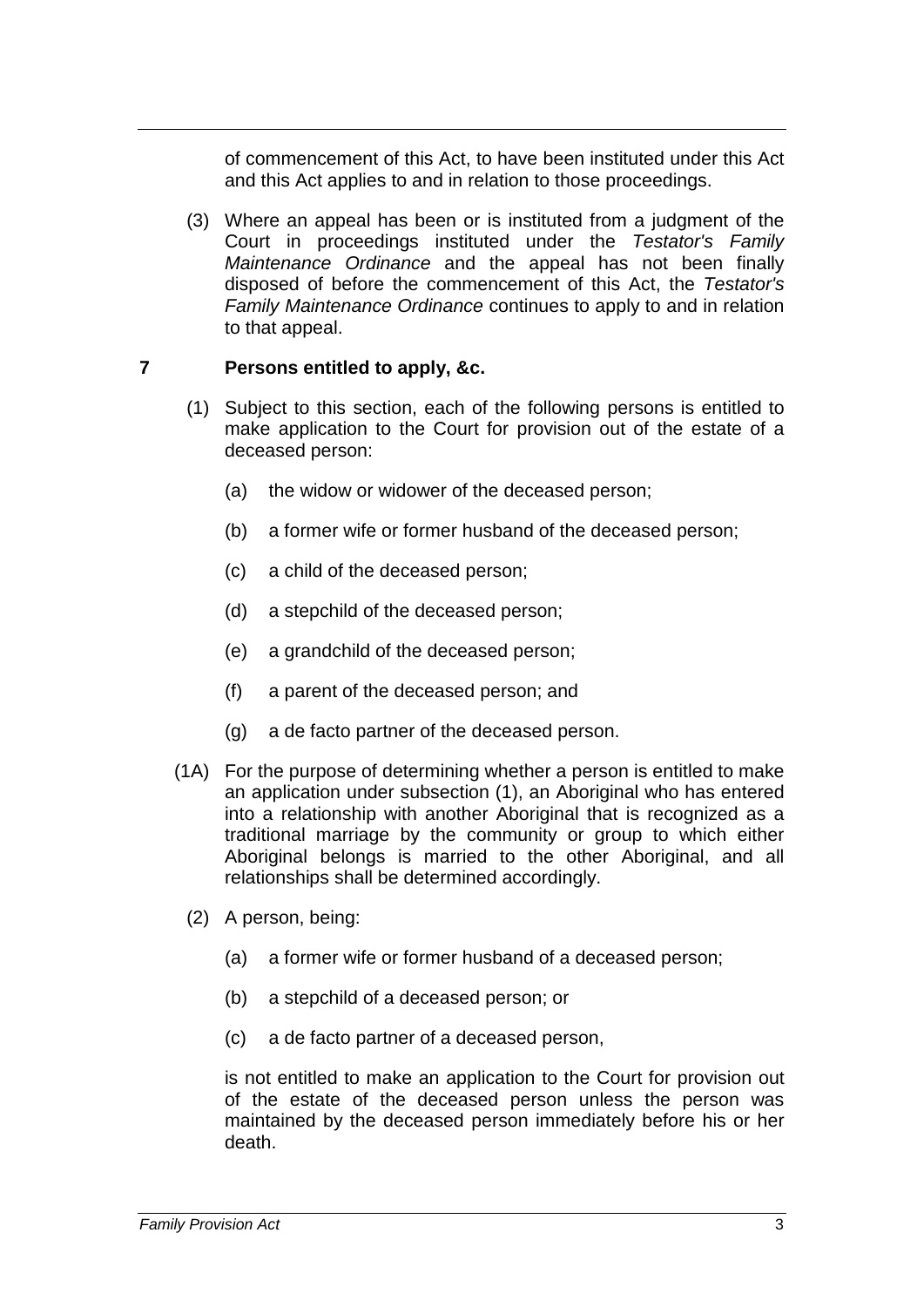- (3) A grandchild of a deceased person is not entitled to make an application to the Court for provision out of the estate of the deceased person unless:
	- (a) the parent of the grandchild who was a child of the deceased person died before the deceased person died; or
	- (b) one or both of the parents of the grandchild was or were alive at the date of the death of the deceased person and the grandchild was not maintained by that parent or by either of those parents immediately before the death of the deceased person.
- (4) A parent of a deceased person is not entitled to make an application to the Court for provision out of the estate of the deceased person unless:
	- (a) the parent was maintained by the deceased person immediately before his death; or
	- (b) the deceased person was not survived by his spouse or any of the children of the deceased person.
- (7) For the purposes of this section, a person shall not be regarded as having been maintained by the deceased person immediately before his death unless:
	- (a) there was in force at that time an order of a court requiring the deceased person to pay maintenance to or for the benefit of the other person;
	- (b) the deceased person was, at that time, whether under an agreement in writing or otherwise, maintaining that other person or making a contribution to the maintenance of that other person, being a contribution that, in all of the circumstances, can be regarded as other than a nominal contribution; or
	- (c) a court would, if the deceased person were still living, have power to make an order requiring the deceased person to pay maintenance to or for the benefit of the other person.
- (8) For the purposes of this section, a child of the deceased person born alive after the death of that person shall be regarded as having been born before the death of the deceased person.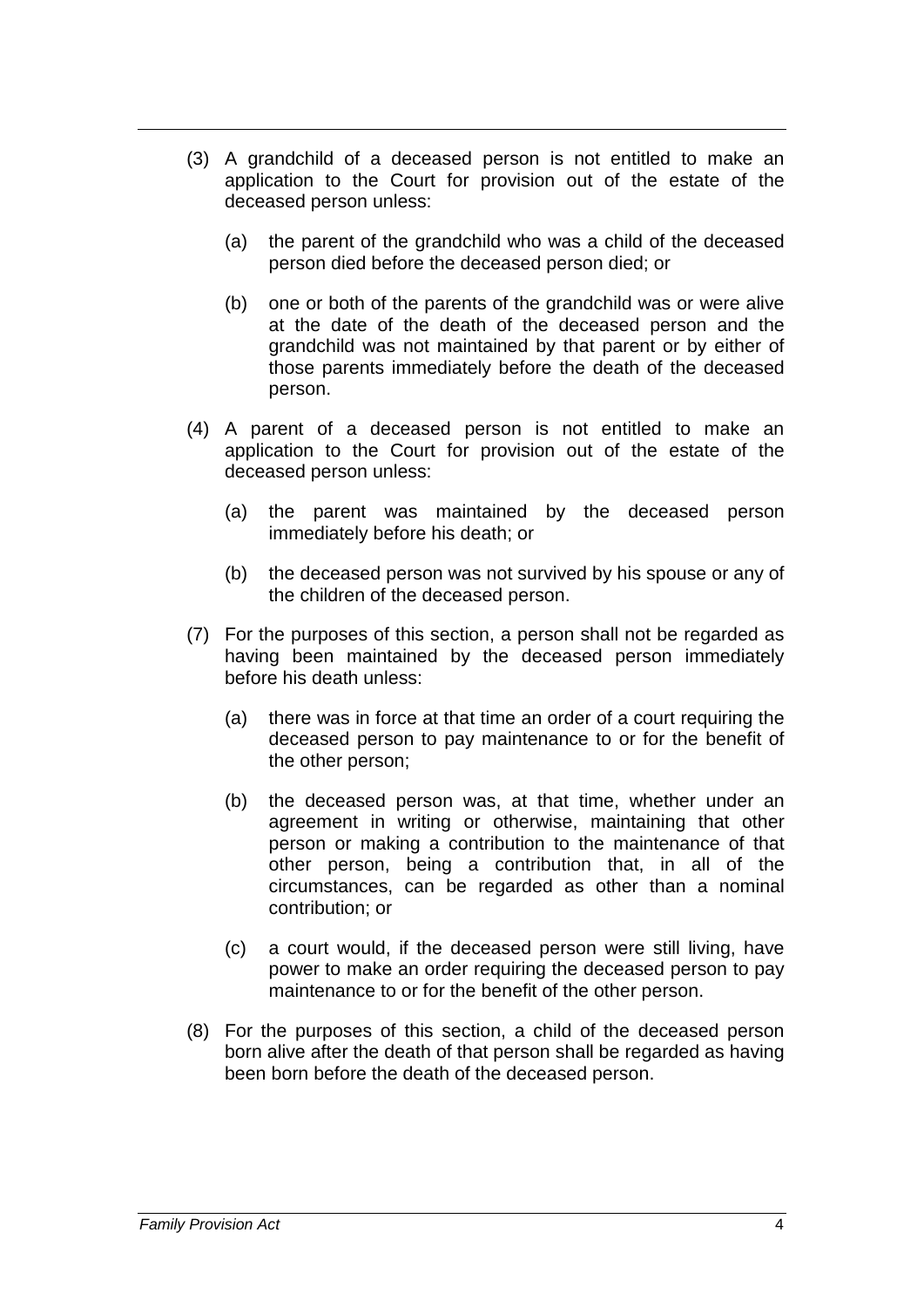## **8 Persons entitled may obtain order for proper maintenance, &c., out of the estate of the deceased person**

- (1) Subject to this Act, upon application made by or on behalf of a person entitled to apply to the Court under section 7, if the Court is satisfied that adequate provision is not available, under the terms of the will of a deceased person or under the law applicable on the death of the person as an intestate or under the will and that law, from the estate of the deceased person for the proper maintenance, education and advancement in life of the person by whom, or on whose behalf the application is made, the Court may, in its discretion and having regard to all the circumstances of the case, order that such provision as the Court thinks fit be made out of the estate of the deceased person.
- (2) In considering the adequacy of the provision available from the estate of the deceased person for a person who has made application for provision out of the estate of the deceased person, the Court shall regard any benefits conferred upon that person or another person by the exercise, whether expressly or otherwise, by the deceased person by his will of a general or special power of appointment as forming part of the provision available from the estate of the deceased person for the person upon whom those benefits are conferred.
- (3) The Court may refuse to make an order in favour of a person whose character is such, or whose conduct is or has been such, as, in the opinion of the Court, disentitles him to the benefit of an order.
- (4) The Court may regard an application for provision out of the estate of a deceased person by one person as an application made on behalf of all the persons entitled to make applications for provision out of the estate of the deceased person.

## **9 Time within which application is to be made**

- (1) Subject to subsection (2), an application for an order under section 8 shall be made within a period of 12 months after the date on which administration in respect of the estate of the deceased person has been granted.
- (2) The Court may, after hearing such of the persons affected as the Court thinks necessary, extend the time within which an application may be made under section 8.
- (3) An extension of time in pursuance of this section may be granted:
	- (a) upon such conditions as the Court thinks fit; and
	- (b) whether or not the time for making an application has expired.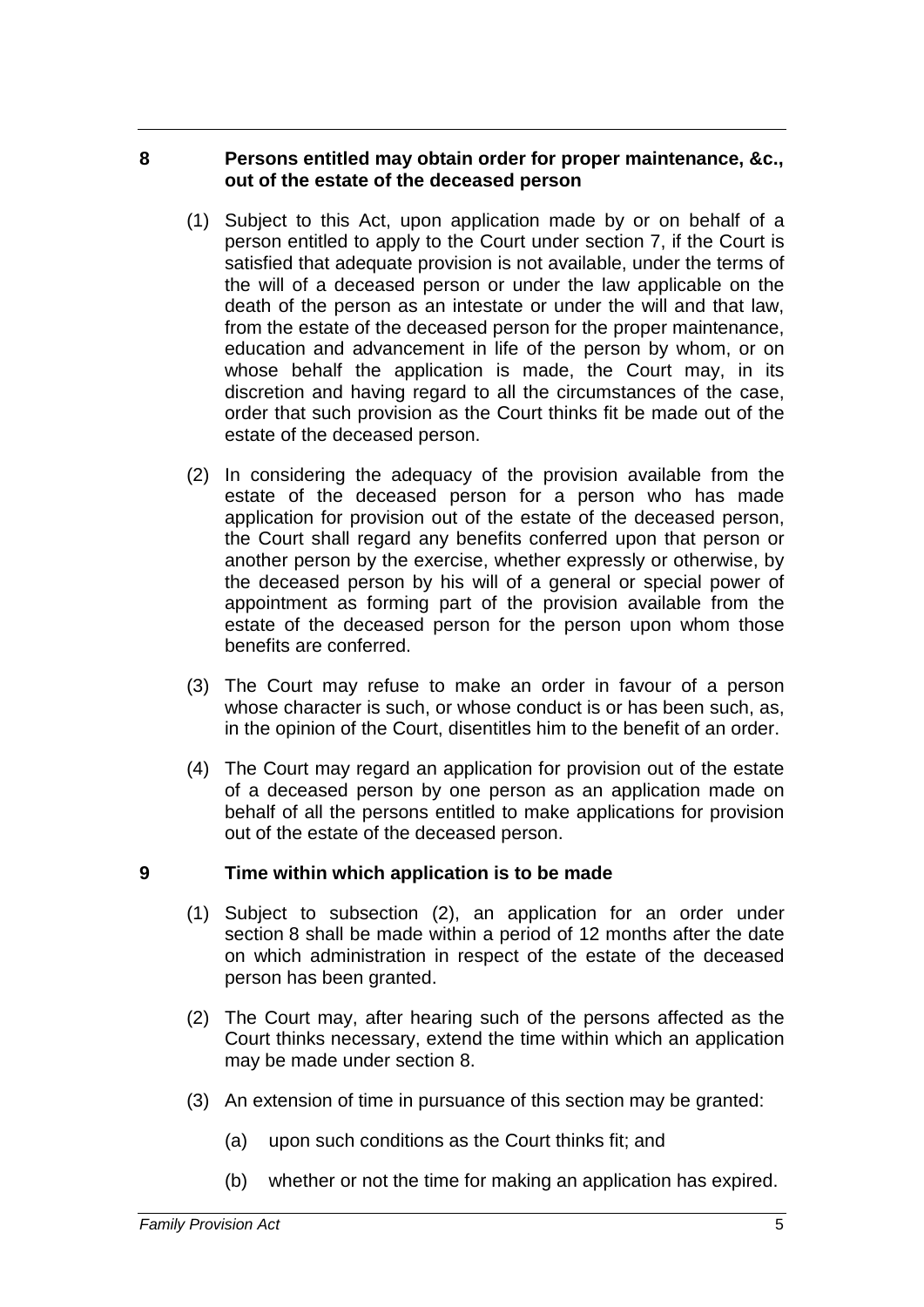- (4) An application for the extension, under this section, of the time within which an application for provision out of the estate of the deceased person may be made under section 8 may not be made after the estate of a deceased person has been lawfully and fully distributed.
- (5) An application for provision out of the estate of a deceased person shall, for the purposes of this section, be deemed to have been made on the day upon which the notice of motion or other document instituting the application is filed.

## **10 Service of application**

- (1) Where an application has been made to the Court for provision out of the estate of a deceased person, the applicant shall cause notice of the application to be served on each person who is an administrator of the estate of the deceased person.
- (2) The Court may:
	- (a) of its own motion and either before or during the hearing of an application for an order for provision out of the estate of a deceased person; or
	- (b) on an application made by the applicant for such an order or by the administrator of the estate of the deceased person,

order that notice of the application be served on such persons as the Court thinks fit.

## **11 Form of order**

- (1) An order under section 8 shall specify the amount and nature of the provision to be made for the person in whose favour the order is made and may specify such conditions, restrictions and limitations subject to which the provision is to be made as the Court thinks fit to impose.
- (2) Unless the Court otherwise orders, the burden of the provision ordered by the Court to be made for the benefit of a person shall, subject to subsection (1), be borne between the persons beneficially entitled to the estate of the deceased person (other than the person or persons in whose favour an order or orders under this Act is or are made), in proportion to the values of their respective interests in the estate.
- (3) Where persons are successively entitled to estates or interests in any property that is settled by the will of the deceased person, those estates and interests shall not, unless the Court otherwise orders, be valued separately but the proportion of the provision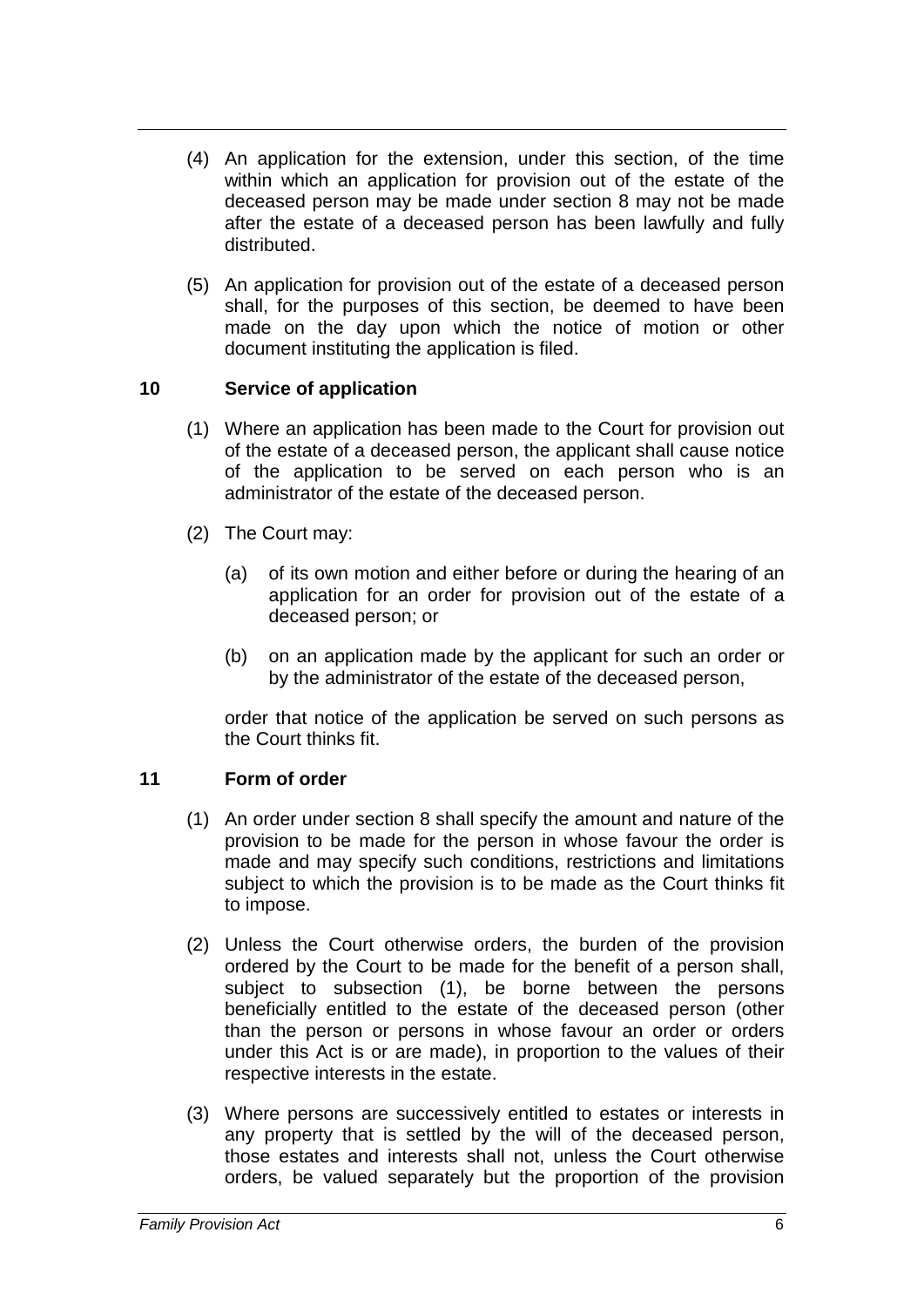required by subsection (2) to be borne by those persons out of those estates and interests shall be raised or charged against the corpus of that property.

## **12 Class fund**

- (1) Without limiting the powers of the Court under this Act, the Court may order that an amount specified in the order be set aside out of the estate of the deceased person and held on trust as a class fund for the benefit of 2 or more persons specified in the order in whose favour orders for provision out of the estate of the deceased person have been made.
- (2) Where an amount is ordered to be held in trust as a class fund, the trustee of the fund shall invest so much of the amount as he does not apply in accordance with this subsection and may, subject to such directions or conditions as the Court gives or imposes, but otherwise as he thinks fit, apply the whole or any part of the income and capital of the fund for or towards the maintenance, education or advancement in life for the benefit of the persons for whose benefit the class fund is held, or any one or more of them to the exclusion of the other or others of them in such shares and in such manner as the trustee, from time to time determines.
- (3) Where one or more of the persons for whose benefit moneys are held in trust as a class fund dies, a reference in subsection (3) to the persons for whose benefit moneys are held in trust as a class fund shall, after the death of that person, be read as a reference to the survivor or survivors of those persons.
- (4) Where an amount is set aside as a class fund, the administrator of the estate of the deceased person shall, unless the Court otherwise orders, be the trustee of the class fund.

## **13 Property subject to power of appointment**

- (1) Where:
	- (a) application is made under section 8 for an order that provision be made out of the estate of a deceased person;
	- (b) the deceased person has, by his will, exercised a general or a special power of appointment in respect of property, being a power under which the deceased person was, immediately before his death, entitled to appoint the property to himself; and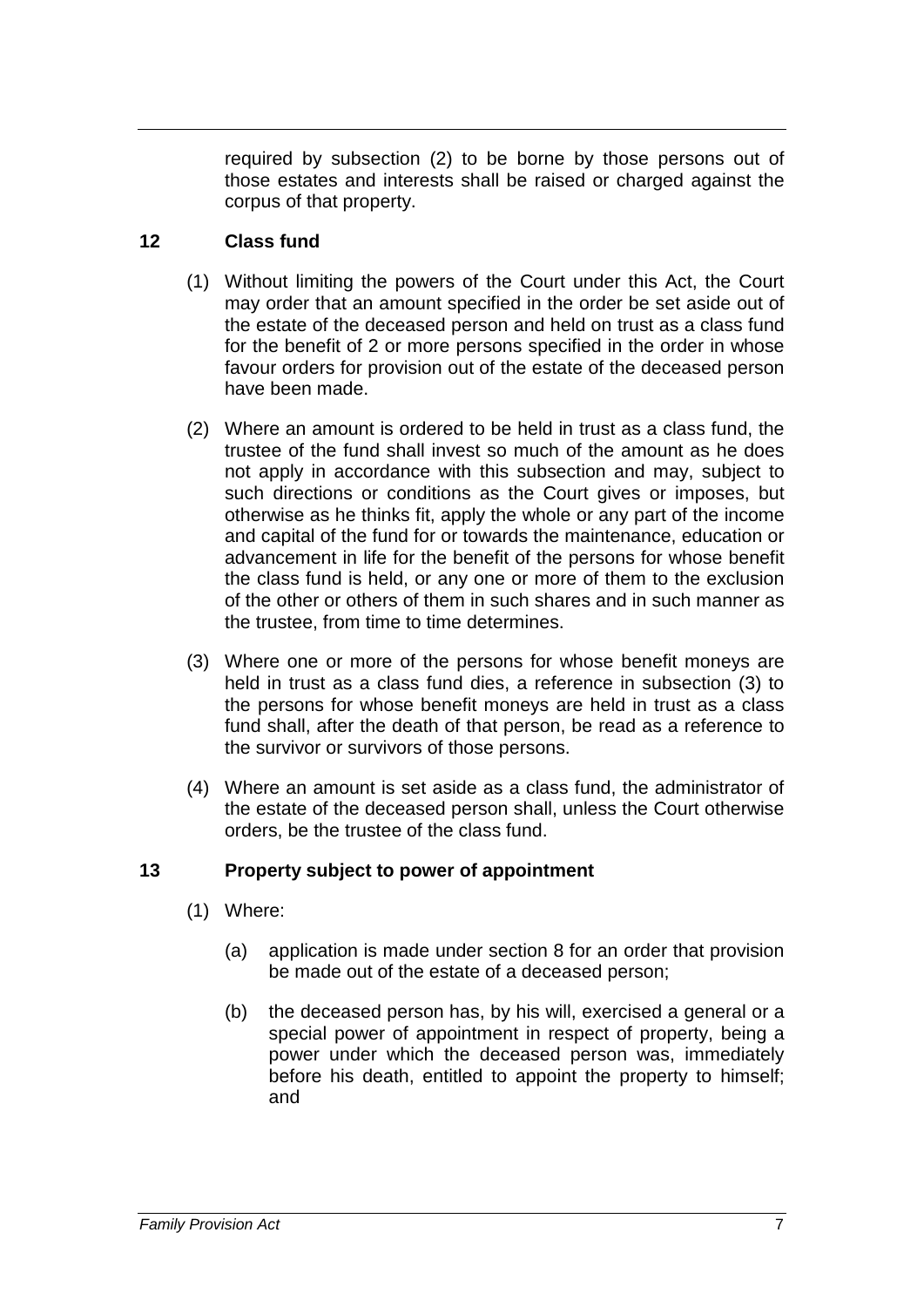- (c) the Court is satisfied that:
	- (i) adequate provision for the person who has made the application cannot justly be made out of other property forming part of the estate of the deceased person; or
	- (ii) by reason of the existence of special circumstances, an order should be made that provision be made out of, or charged on, the property in respect of which the deceased person has exercised the general or special power of appointment,

the Court may order that provision be made out of, or charged on, the property in respect of which the deceased person has exercised the general or special power of appointment.

- (2) Where:
	- (a) a testator has power to appoint, by will, any real property in such manner as he thinks fit;
	- (b) by his will he has made a general devise of his real property or of his real property at a particular place, in the occupation of a particular person or otherwise described in a general manner without expressly exercising the power of appointment; and
	- (c) by virtue of section 30(1) of the *Wills Act* that general devise is to be construed as including the real property over which the deceased person had that power of appointment,

the other property forming part of the estate of the deceased person referred to in subsection  $(1)(c)(i)$  shall be deemed to include the real property over which the deceased person had that power of appointment.

- (3) Where:
	- (a) a testator has power to appoint, by will, any personal property in such manner as he thinks fit;
	- (b) by his will, he has made a general bequest of his personal property or of any class of personal property described in a general manner without expressly exercising the power of appointment; and
	- (c) by virtue of section 30(2) of the *Wills Act*, that general bequest is to be construed as including the personal property over which the deceased person had that power of appointment,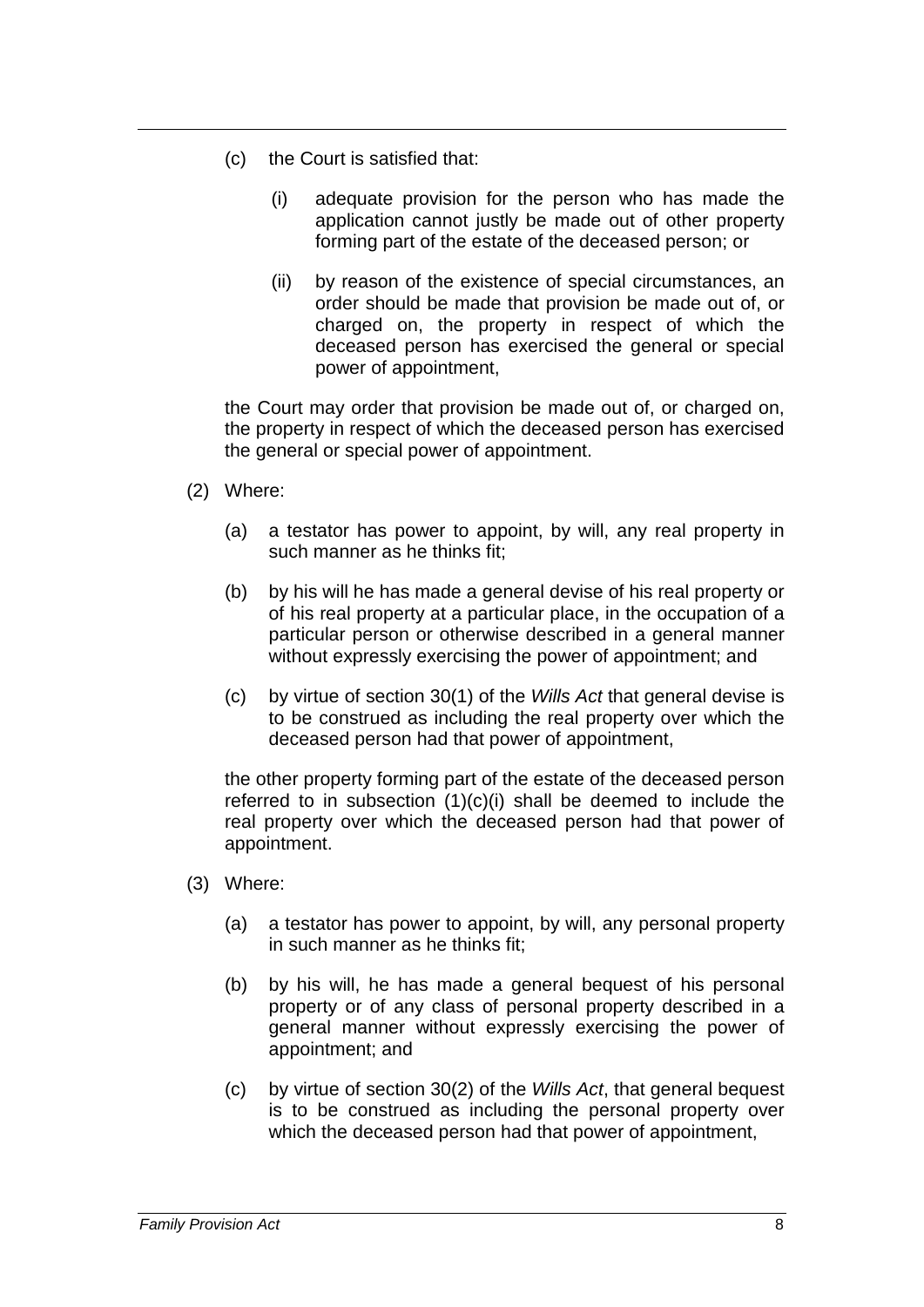the other property forming part of the estate of the deceased person referred to in subsection  $(1)(c)(i)$  shall be deemed to include the personal property over which the deceased person had that power of appointment.

## **14 Presumption of death**

Where the Court makes an order under section 8 for provision to be made out of the estate of a person of which the Court has granted administration upon being satisfied by evidence supporting the presumption that the person may be presumed to be dead, the Court may direct that the provision shall not be made unless the person in whose favour the order is made gives an undertaking or security that he will, if the grant of administration is revoked on the ground that the person was living at the time of the grant:

- (a) where he has received property other than money under the order, restore the property or, at his option, pay an amount equal to the value of the property at the time he received the property to the person whose death was presumed or, if that person has subsequently died, to the administrator of the estate of that person; or
- (b) Where he has received money under the order, pay an amount equal to the amount of the money received by him under the order to the person whose death was presumed or, if that person has subsequently died, to the administrator of the estate of that person.

## **15 Exoneration of Act under this part of estate from provision**

- (1) The Court may, when making an order under section 8 or at any time after having made an order under that section, order a person who is entitled to a share in the estate of the deceased person as a legatee, devisee or beneficiary to pay a lump sum or periodical payments, or a lump sum and periodical payments, to represent, or in commutation of, such proportion of the provision ordered to be made for the person in whose favour the order is made as falls upon the legatee, devisee or beneficiary, and may exonerate the property or a specified part of the property to which the legatee, devisee or beneficiary is entitled from further liability in respect of that provision.
- (2) Where the Court makes an order under subsection (1), the Court may direct:
	- (a) the manner in which a lump sum or periodical payment is to be secured;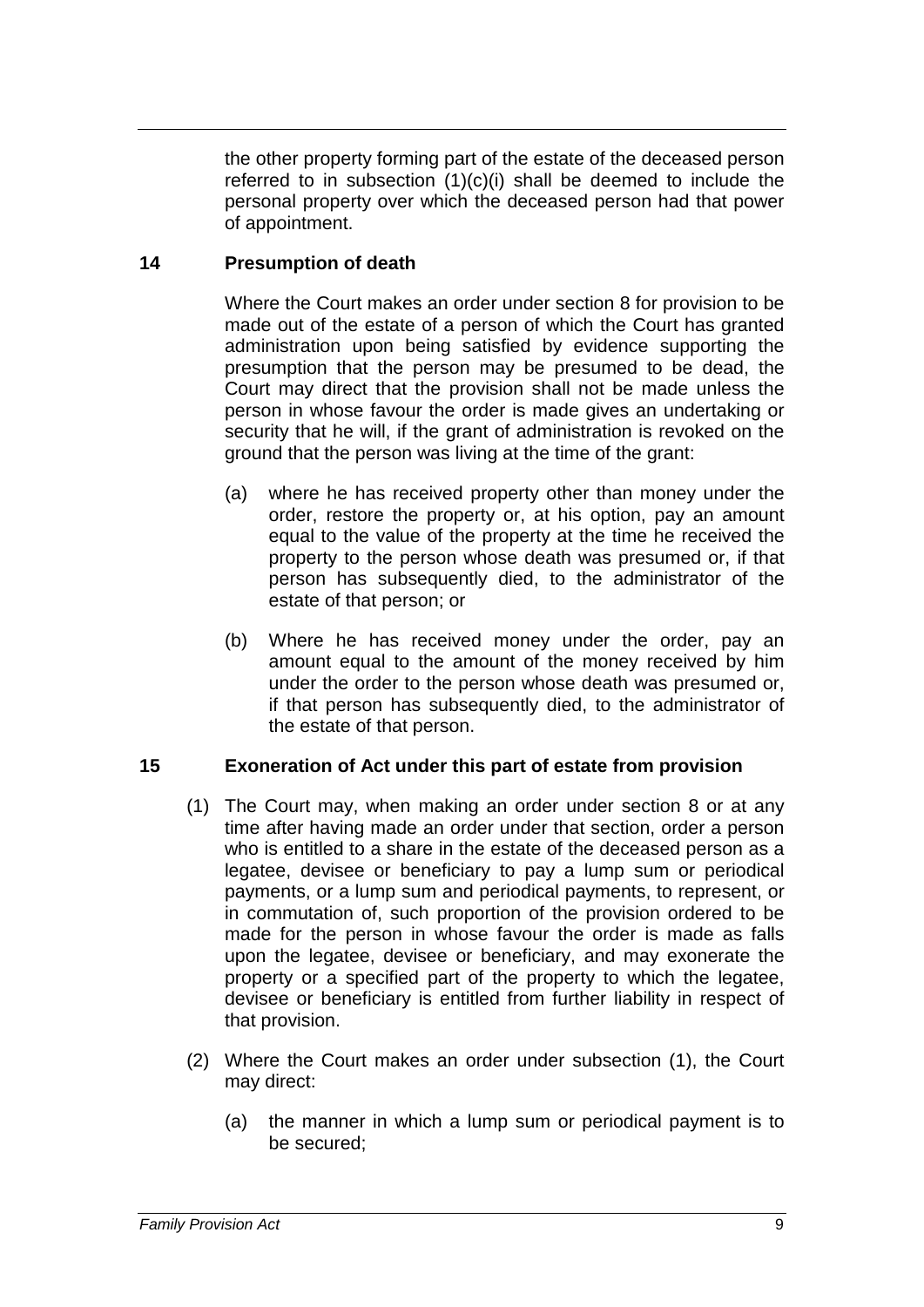- (b) the person to whom such a lump sum or periodical payment is to be made; and
- (c) in what manner, if any, the lump sum or periodical payment is to be invested for the benefit of the person in whose favour the order under section 8 has been made.

## **16 Operation of order for provision out of estate of deceased person**

- (1) Subject to subsection (2), an order under section 8 operates as if it were a codicil to the will of the deceased person executed by the deceased person immediately before his death.
- (2) An order under section 8 in relation to property of a deceased person who died intestate operates as a modification of the provisions of Division 4 of Part III of the *Administration and Probate Act* in their application to that property.

## **17 Discharge, variation, &c., of order**

- (1) Subject to this section, the Court may, at any time and from time to time, upon application made by the administrator of the estate of the deceased person, or by any person beneficially entitled to, or interested in, a part of the estate of the deceased person, discharge, vary or suspend an order made by it under section 8 or any other order made by it under this Act.
- (2) Where the Court has ordered periodical payments, or has ordered that a lump sum be invested for the benefit of a person, the Court may, if it is satisfied, on an application made by the administrator of the estate of the deceased person or by any person beneficially entitled to, or interested in, a part of the estate of the deceased person, that the person for whose benefit the order was made has otherwise become possessed of or entitled to means for his proper maintenance, education or advancement in life, discharge, vary or suspend its order or make such other order as is just in the circumstances.
- (3) An order shall not be made under subsection (1) increasing a provision made by an order under this Act.
- (4) Notice of an application to the Court under this section shall be served on each person who takes a benefit under the order sought to be discharged, varied or suspended.

## **18 Certified copy of order**

The Court shall, where it makes an order for provision out of the estate of a deceased person, an order under section 15 or 17,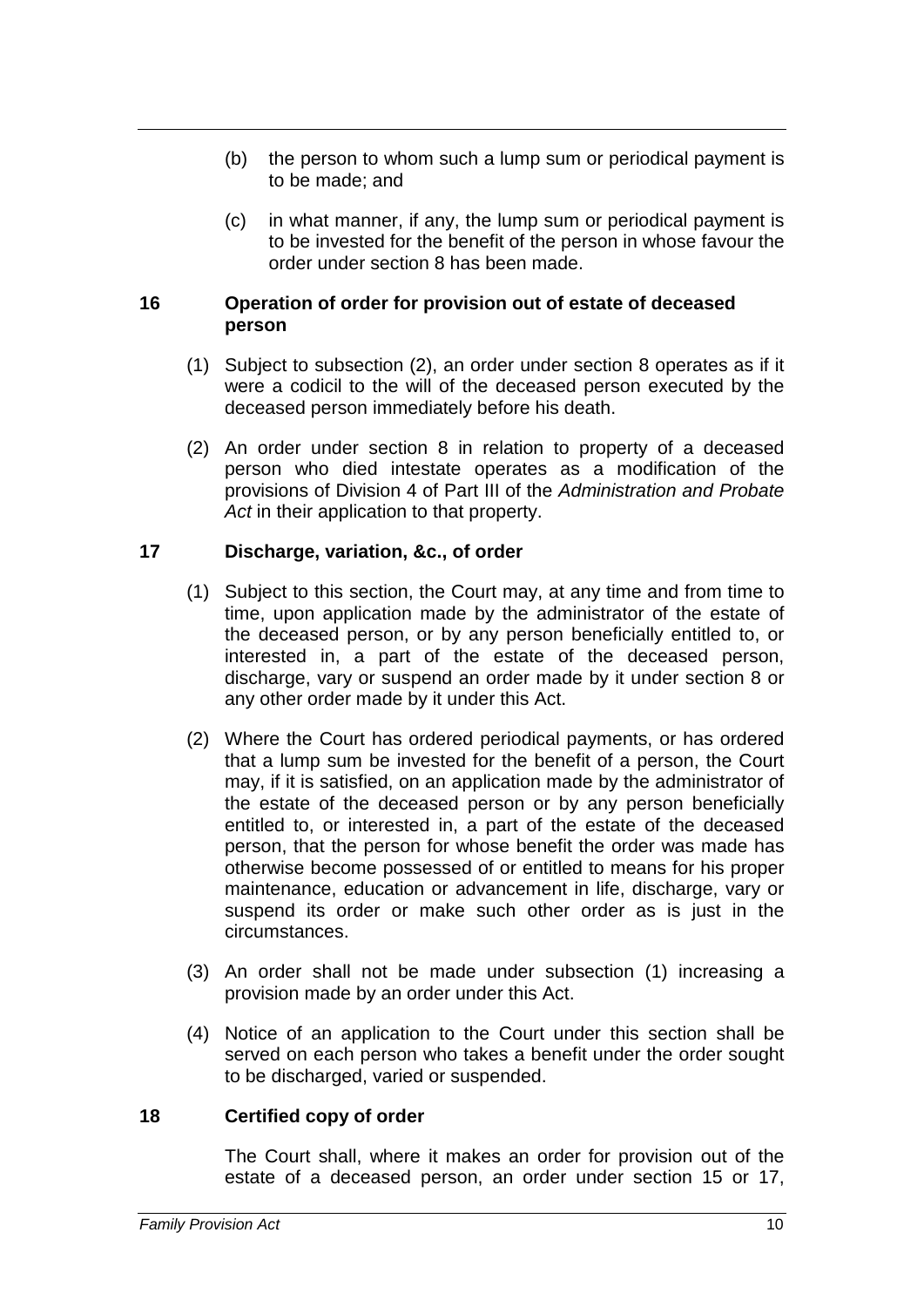direct that a certified copy of the order be endorsed on, or annexed to, the probate of the will or letters of administration with the will annexed or letters of administration of the estate of the deceased person, as the case may be, and, for that purpose, may require the production of the probate or letters of administration.

## **19 Permission of Court necessary to validity of mortgage, charge or assignment of an interest**

A mortgage, charge or assignment of any kind whatsoever, of or over the provision made, or to be made, by an order under this Act, is of no force or effect unless that mortgage, charge or assignment is made with the permission of the Court.

#### **20 Court may order provision to be made out of property distributed**

- (1) Notwithstanding any distribution of the property of the deceased person made by the administrator of the estate of the deceased person before the administrator had notice of an application for an order under section 8 made within 12 months after the date on which administration was granted, the Court may, subject to subsection (2), order that provision be made under this Act out of any property of the deceased person that has been so distributed.
- (2) The Court shall not make an order under sub-section (1) if the making of that order would affect or disturb a distribution that was a proper distribution made for the purpose of providing for the maintenance, education or advancement in life of a person who was totally or partially dependent on the deceased person immediately before his death.

## **21 Protection of administrator**

An action does not lie against the administrator of the estate of a deceased person by reason of his having distributed the whole or any part of the estate of the deceased person if the distribution was a distribution referred to in section 20(2) or if:

- (a) the distribution was made before the administrator had notice of an application for an order under this Act or notice of an application to extend the time within which such an application may be made under this Act; and
- (b) before making the distribution, the administrator had given notices in accordance with section 96 of the *Administration and Probate Act* and the time specified in the notices or in the last of the notices for sending in claims had expired.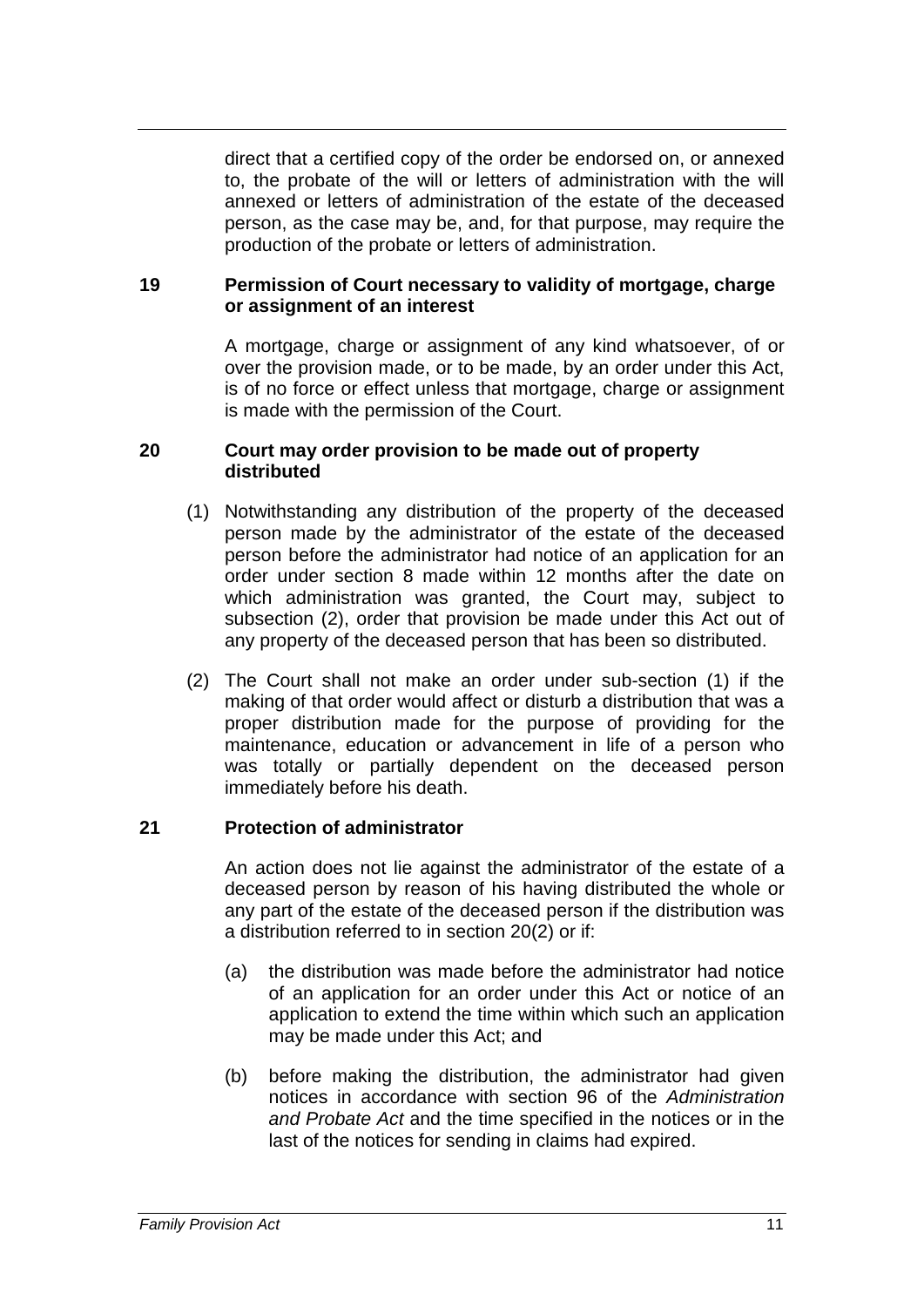## **22 The Court may have regard to the testator's reasons**

- (1) The Court shall, in determining an application for an order under section 8, have regard to the testator's reasons, so far as they are ascertainable, for making the dispositions made by his will, or for not making provision or further provision, as the case may be, for a person who is entitled to make an application under this Act.
- (2) The Court may receive in evidence a statement signed by the testator and purporting to bear the date on which it was signed and to set out reasons for making or not making provision or further provision by the will of the testator for a person as evidence of those reasons.
- (3) Where a statement of a kind referred to in subsection (2) is received in evidence, the Court shall, in determining what weight, if any, ought to be attached to the statement, have regard to all the circumstances from which any inference may reasonably be drawn concerning the accuracy of the matters referred to in the statement.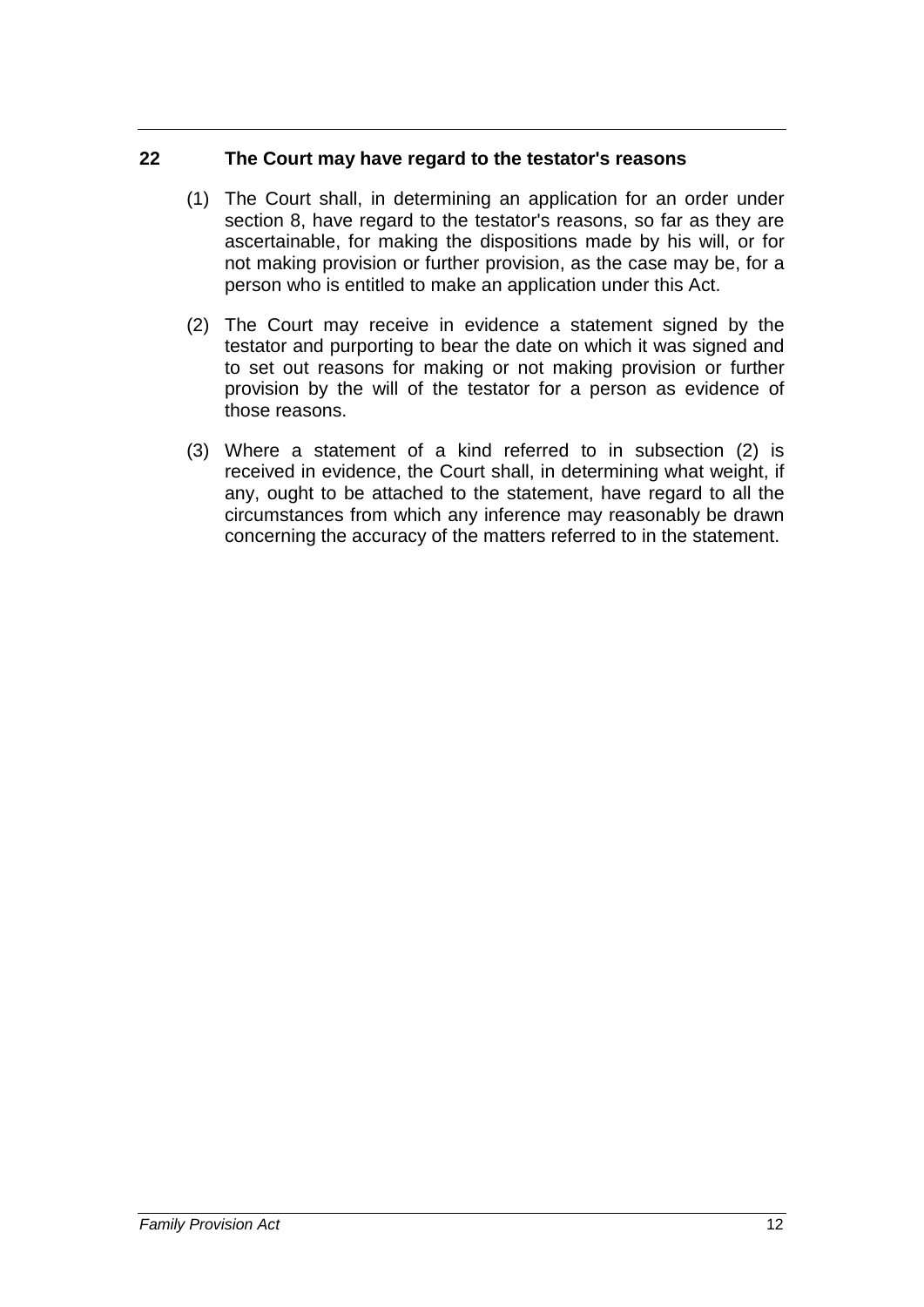#### **ENDNOTES**

**1 KEY**

Key to abbreviations

amd = amended od = order<br>
app = appendix **butch** on = omitted app = appendix<br>bl = by-law **bl = by-law** pt = Part **bl** = by-law<br>
ch = Chapter **ch = Chapter**<br> **cl** = clause **r** = regulation/rule<br> **r** = remainder **cl = clause rem = remainder**  $exp = expires/expired$ <br>**f** = forms *Gaz* = *Gazette*<br>hdg = heading **hdg = heading sdiv = Subdivision nc = not commenced**

**renum = renumbered**<br>rep = repealed **f**  $s =$  **section**<br>**sch** = Schedule **ins = inserted SL = Subordinate Legislation lt = long title sub = substituted**

## **2 LIST OF LEGISLATION**

# *Family Provision Ordinance 1970* **(Act No. 10, 1970)**

Assent date<br>Commenced

17 March 1971 (*Gaz* No. 9, 3 March 1971, p 79)

#### *Ordinances Revision Ordinance 1973* **(Act No. 87, 1973)**

| Assent date | 11 December 1973           |
|-------------|----------------------------|
| Commenced   | 11 December 1973 (s 12(2)) |

#### **Amending Legislation**

*Ordinances Revision Ordinance 1974* **(Act No. 34, 1974)**

| Assent date | 26 August 1974            |
|-------------|---------------------------|
| Commenced   | 11 December 1973 (s 3(2)) |

*Ordinances Revision Ordinance (No. 2) 1974* **(Act No. 69, 1974)**

Assent date 24 October 1974<br>Commenced 11 December 19 11 December 1973 (s 3)

#### *Ordinances Revision Ordinance 1976* **(Act No. 27, 1976)**

Assent date 28 June 1976 Commenced ss 1, 2 and 6: 28 June 1976 (s 6(2)); ss 3 and 4: 11 December 1973; s 5: 24 October 1974

# *Status of Children Act 1978* **(Act No. 16, 1979)**

26 January 1979 Commenced 21 September 1979 (*Gaz* G38, 21 September 1979, p 1)